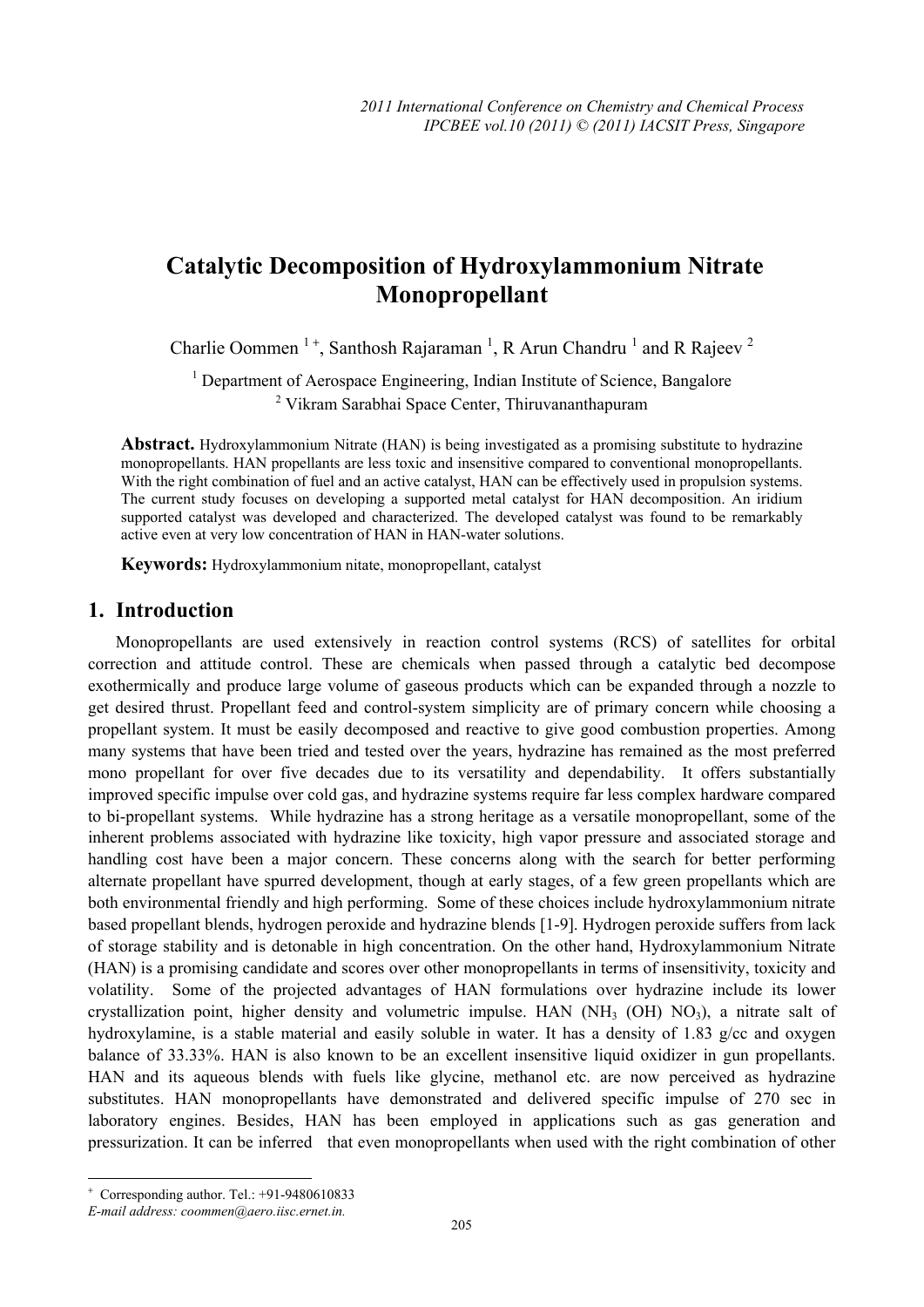fuel ingredients can offer performance as comparable to that of bipropellant systems but without the burden of massive turbo machinery. However, the success of the propulsion system depends on the efficiency of the catalyst, especially for HAN systems which necessitate higher temperatures for the catalyst bed to ensure instant decomposition.

There are numerous studies in the past 10 years on the development of supported metal catalysts for HAN decomposition [10-11]. Many of these studies are extension of hydrazine decomposition studies as most of the catalysts that decompose hydrazine were found to be equally active in decomposing HAN. The present work was initiated with the objective of developing a supported metal catalyst for HAN decomposition. Iridium being one of the reportedly actively metal, initial studies were performed with iridium on γ-Alumina support. The supported catalyst was prepared by wet impregnation technique and characterized by various analytical techniques. The conditions for the metal loading were methodically evaluated by examining the catalyst at various stages involved in the preparation. The HAN monopropellant used for decomposition studies were prepared in-house [12].

# **2. Experimental**

## **2.1. Materials**

γ-Alumina pellets (Alfa Aesar; surface area: 220 m<sup>2</sup>/g; pore volume: 0.62 cc/g), hexachloroiridic acid (Alfa Aesar; 38-42% *w/w* Ir), hydroxylammonium sulphate (S D Fine-Chem. Ltd.) and calcium nitrate (S D Fine-Chem. Ltd.) were all of analytical grade and used as received without further purification.

## **2.2. Preparation of HAN**

HAN was prepared in-house, adopting methods reported in the literature [12]. Since the preparatory route is reported to have influence in the final decomposition of the compound when brought in contact with the catalyst, two distinctly different preparatory routes were adopted and examined separately for their activity to the prepared catalyst. In the first route HAN was prepared via a double decomposition reaction between hydroxylammonium sulphate (HAS) and calcium nitrate. In the second route reaction between hydroxyl amine and nitric acid was used to prepare HAN. Both the preparatory routes were in aqueous medium and the resulting solution was HAN-water blend which was later either concentrated or diluted according to the initial concentration obtained. The amount of HAN was estimated by following the density of the solution. Alternatively, thermogravimetric studies carried out to examine the thermal stability, also gave information on the weight percentage of HAN in HAN-water blends. Infrared and Raman spectroscopy were also adopted to extract the structural information of HAN [12].

#### **2.3. Preparation and characterization of supported catalyst**

Iridium supported on alumina was prepared by an incipient wet impregnation method. The  $\gamma$ -alumina pellets used as support were initially degassed in a vacuum oven at 120°C to clear the pores of adsorbed gases and vapors. The support was subsequently soaked in an aqueous solution of hexachloroiridic acid, the concentration of which was selected based on the pore volume of the support and the intended metal loading. The pellets, while being soaked, were also subjected to ultrasound in order to promote better penetration of the solution into the pores. The impregnated pellets were separated from the solution after 18 hrs of soaking and dried in air at  $120^{\circ}$ C for 20 hrs. After mild calcination in air at  $400^{\circ}$ C for 2 hrs, the pellets were reduced at 500 $^{\circ}$ C in a flowing H<sub>2</sub>-N<sub>2</sub> mixture for 16 hrs, to obtain the required supported catalyst. The pellets after each stage in the preparation was methodically characterized by Scanning Electron Microscopy (SEM) and Energy Dispersive X-Ray (EDX) and Powder X-Ray Diffraction in order to extract information about the changes brought out at each stage and final active metal loading. The prepared catalyst was finally evaluated for its efficiency in decomposing hydroxylammonium nitrate in a thermal analyzer. The Thermo-Gravimetry (TG) experiments were carried out in a flowing  $N_2$  atmosphere with a heating rate of 10°C/min.

# **3. Results and Discussion**

# **3.1. Characterization of catalyst**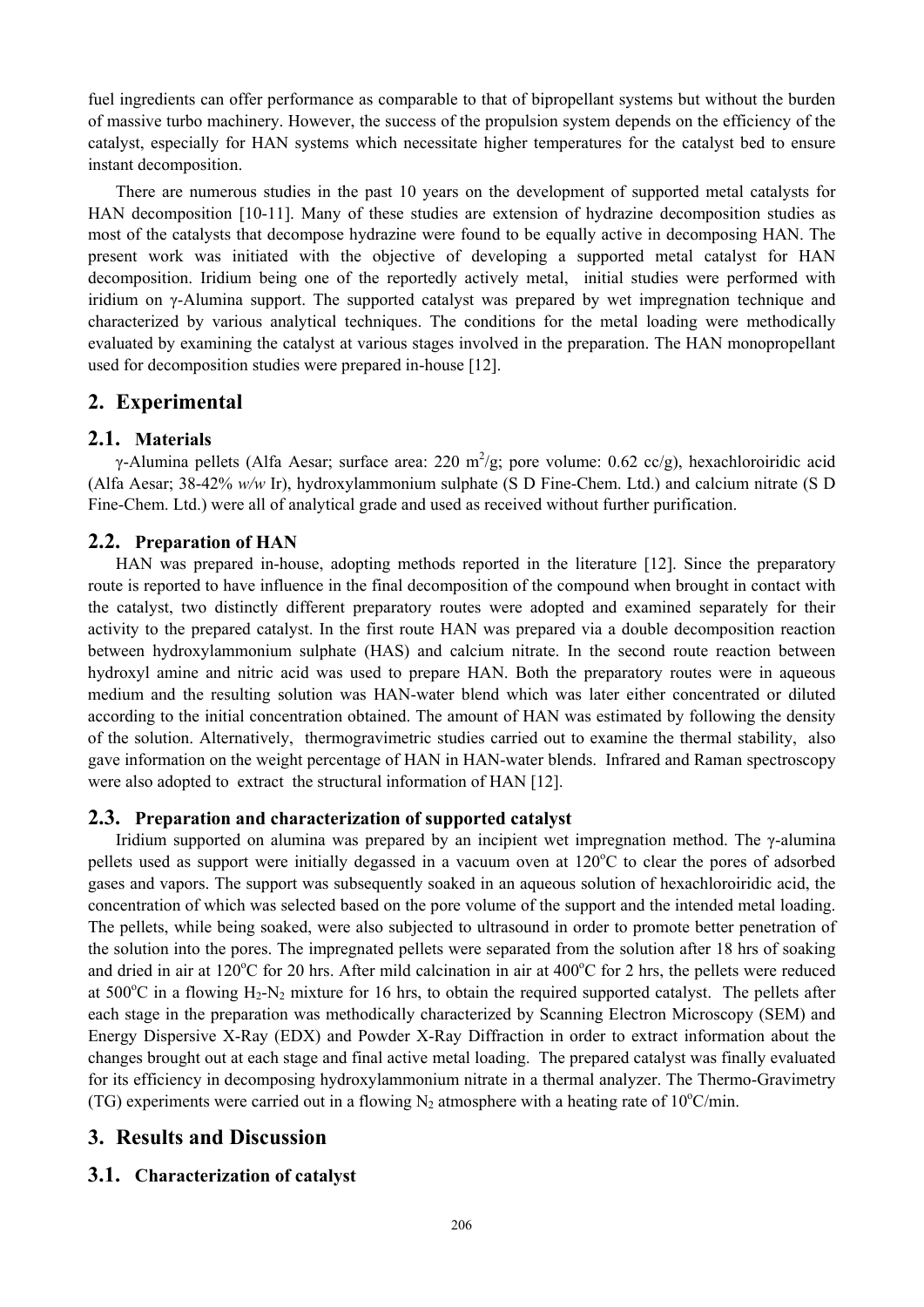The PXRD pattern obtained at various stages during the preparation of the catalyst is shown in Fig. 1. The peaks (2 $\theta$ ) at 40<sup>o</sup>, 47<sup>o</sup>, 69<sup>o</sup>, 83<sup>o</sup> and 88<sup>o</sup> from the X-Ray diffraction pattern confirm the presence of iridium on alumina. The EDX studies showed a metal loading of around 21% over alumina support. The EDX spectrum of the catalyst is shown in Fig. 2.



Fig.1: PXRD pattern during various stages of catalyst preparation: (a) fresh alumina, (b) impregnated alumina, (c) calcined alumina and (d) reduced alumina.

Some of the other observations made from the EDX spectrum and PXRD studies are utilized to optimize the conditions of the preparatory route. The calcinations procedure, a not so widely employed step in wet impregnation technique, ensured decomposition of most of the precursors used leaving substantial quantity of metal on the surface. The reduction condition employed in the present procedure was optimized after elemental analysis of catalyst samples using EDX at different reduction conditions. The final reaction condition for complete conversion of precursor to active metal was fixed at  $500^{\circ}$ C and 16 hrs in a flowing hydrogen-nitrogen mixture.



Fig. 2: EDX spectrum of iridium loaded on the γ-alumina support.

#### **3.2. Evaluation of catalyst efficiency**

The efficiency of the catalyst prepared was examined in a DTA-TG thermal analyzer. The temperature of decomposition of monopropellant and rate of weight loss during heating and decomposition were used to evaluate the thermal decomposition characteristics. A typical thermogravimetric curve for HAN-water and HAN-water-catalyst system is shown in Fig. 3. It can be seen that the thermal decomposition temperature of HAN-water is advanced significantly in the presence of catalyst. While the monopropellant decomposes at 128°C without a catalyst, presence of catalyst brought down the decomposition to less than 90°C. In some cases the decomposition was found to be taking place, instantly and also violently, at temperatures as low as 66°C. The other observations are significantly higher rate of reaction and shorter ignition delay. The implications of these observations are onboard power saving and smooth decomposition without any complications of hard start. The observations made in this study are similar to reported results in the literature [10-11]. However the catalyst prepared in the present study appears to show better catalytic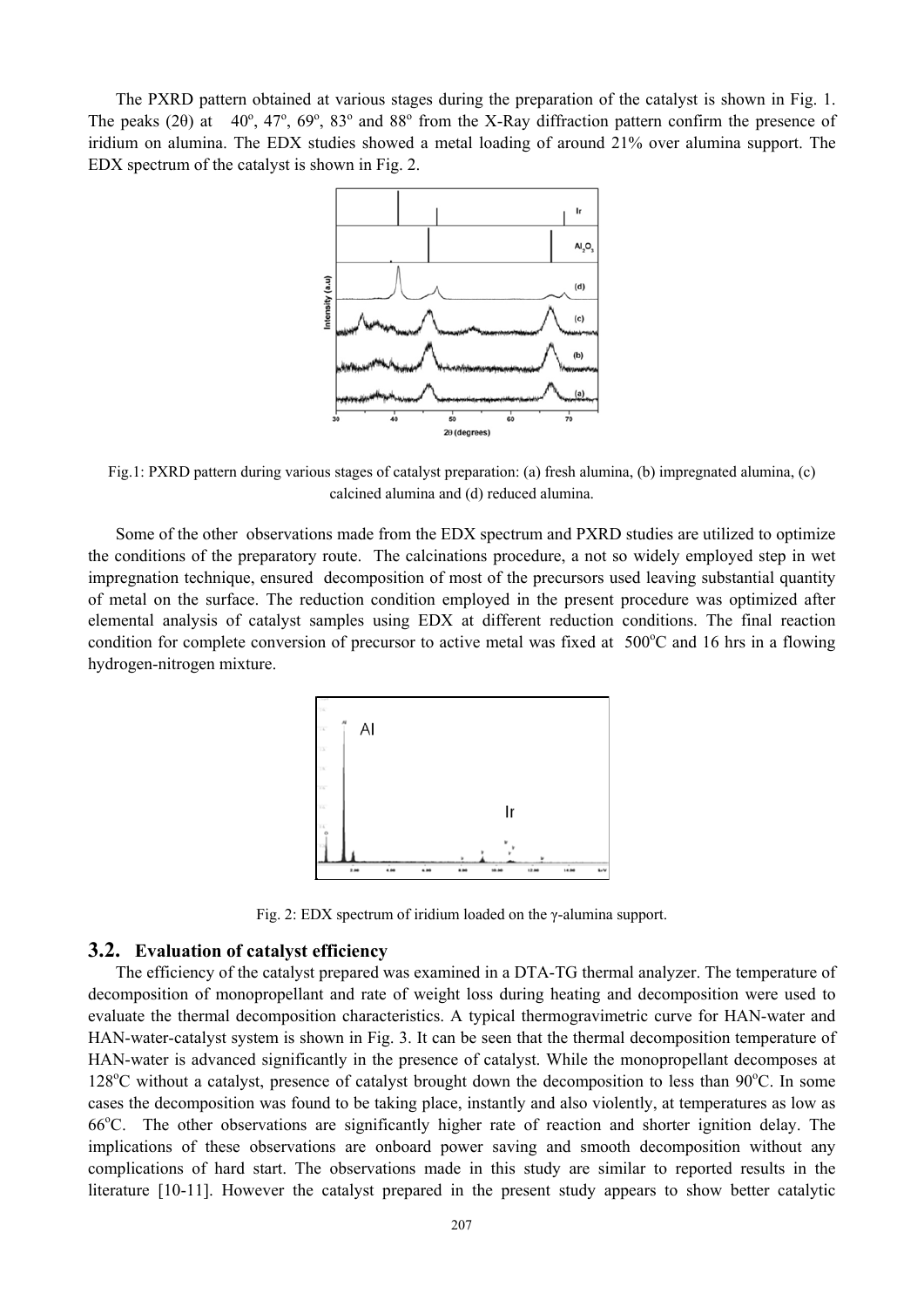efficiency as can be seen from Fig. 4. The HAN-water blend containing HAN as low as 20% also could be decomposed with the prepared catalyst; and that too at a temperature less than 90°C. In conclusion, the catalyst is active both at low temperatures and low concentrations of HAN. The other observation made in the present study was that the two monopropellant-water blends prepared differed in their catalytic decomposition behavior despite their chemical similarity. The HAN-water blend prepared by the second route demonstrated a better decomposition characteristic than the one prepared from hydroxylammonium sulfate and calcium nitrate. Rationalization for these observations demands a thorough assay examination of the monopropellant which is currently underway.



Fig. 3: Thermo-gravimetry (TG) curves for (a) HAN-water solution (74% w/w HAN) and (b) HAN-water solution with the prepared catalyst.



Fig.4. Variation of decomposition temperature with percentage of HAN in HAN-water

#### **4. Conclusions**

Hydroxylammonium nitrate (HAN) is being examined as a promising substitute to hydrazine monopropellants. In this context HAN-water solution and alumina supported iridium catalyst were prepared and characterized. The catalyst prepared was tested with the HAN-water solution and was found to be significantly active in decomposing the monopropellant at low temperatures. Decomposition of HAN-water systems at low temperatures by the prepared catalyst and notably high activity even with aqueous blends containing low weight percentage of HAN are the highpoints of this work.

#### **5. Acknowledgements**

The authors thank ISRO/IISc/STC for financially supporting this work.

## **6. References**

- [1] E. J. Wucherer, B. Reed, *Assessment of High Performance HAN Monopropellants*; 36th AIAA/ASME/SAE/ASEE Joint Propulsion Conference; AIAA 2000; 3872-3882.
- [2] L. Courthéoux, R. Eloirdi, S. Rossignol, C. Kappenstein and D. Duprez*, Catalytic decomposition of HAN-Water binary mixtures*; 38th AIAA/ASME/SAE/ASEE Joint Propulsion Conference & Exhibit; AIAA 2002;1027-1037.
- [3] H. Meng, P.Khare, Grant A. Risha, Richard A. Yetter§ and V. Yang**,** *Decomposition and Ignition of HAN-Based Monopropellants by Electrolysis*; AIAA 2009; 451-467.